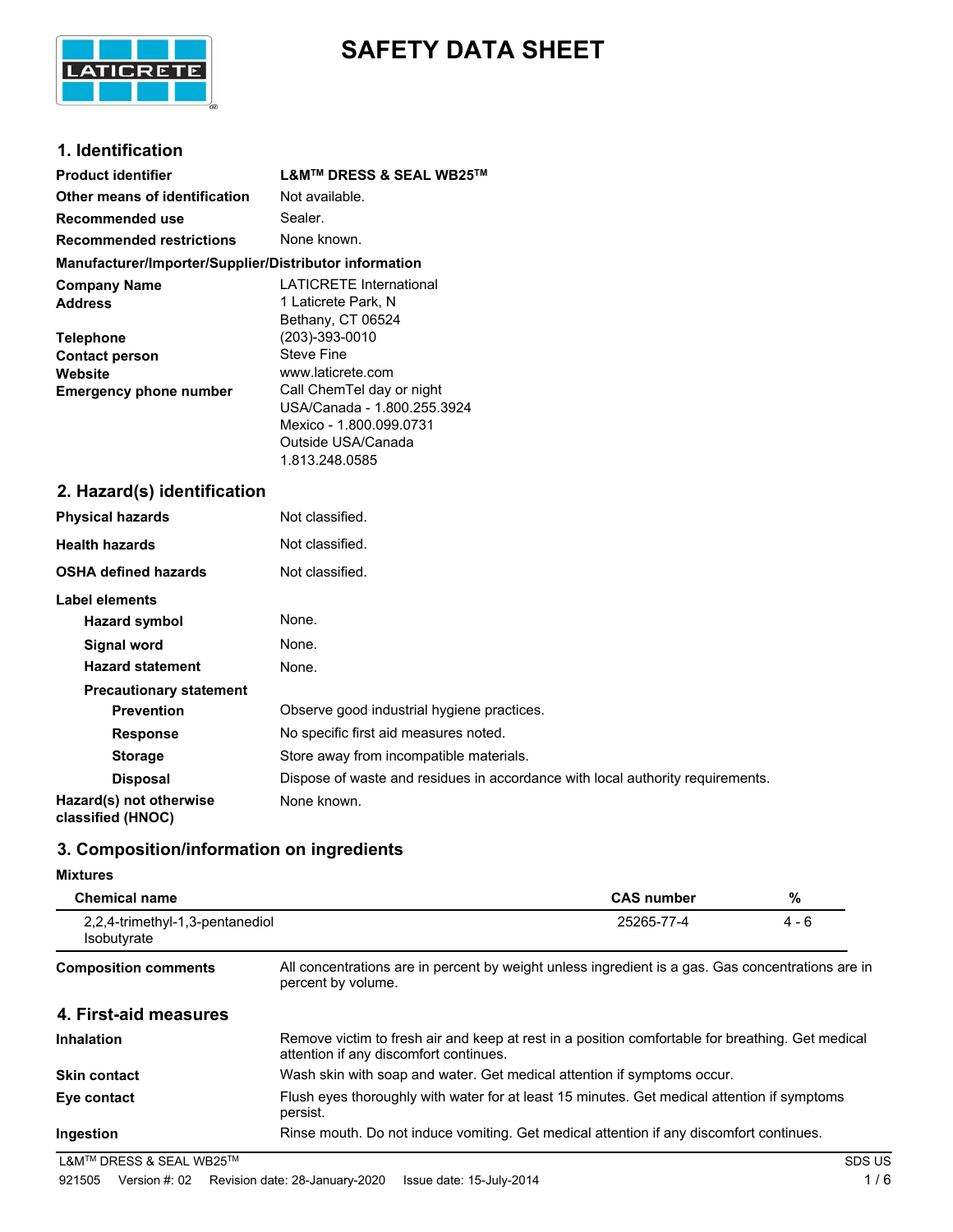| <b>Most important</b><br>symptoms/effects, acute and<br>delayed              | Symptoms include redness, itching and pain.                                                                                                                          |
|------------------------------------------------------------------------------|----------------------------------------------------------------------------------------------------------------------------------------------------------------------|
| Indication of immediate<br>medical attention and special<br>treatment needed | Treat symptomatically.                                                                                                                                               |
| <b>General information</b>                                                   | Ensure that medical personnel are aware of the material(s) involved, and take precautions to<br>protect themselves.                                                  |
| 5. Fire-fighting measures                                                    |                                                                                                                                                                      |
| Suitable extinguishing media                                                 | Alcohol resistant foam. Water fog. Dry chemical powder. Carbon dioxide (CO2).                                                                                        |
| Unsuitable extinguishing<br>media                                            | Do not use water jet as an extinguisher, as this will spread the fire.                                                                                               |
| Specific hazards arising from<br>the chemical                                | During fire, gases hazardous to health may be formed.                                                                                                                |
| Special protective equipment<br>and precautions for firefighters             | Self-contained breathing apparatus and full protective clothing must be worn in case of fire.                                                                        |
| <b>Fire-fighting</b><br>equipment/instructions                               | In case of fire and/or explosion do not breathe fumes. Move containers from fire area if you can do<br>so without risk. Use water spray to cool unopened containers. |
| <b>General fire hazards</b>                                                  | No unusual fire or explosion hazards noted.                                                                                                                          |
| .                                                                            |                                                                                                                                                                      |

#### **6. Accidental release measures**

| <b>Personal precautions,</b><br>protective equipment and<br>emergency procedures | Wear appropriate protective equipment and clothing during clean-up. Ensure adequate ventilation.<br>Local authorities should be advised if significant spillages cannot be contained.                                                                                                                                                                                                                                                                                                 |
|----------------------------------------------------------------------------------|---------------------------------------------------------------------------------------------------------------------------------------------------------------------------------------------------------------------------------------------------------------------------------------------------------------------------------------------------------------------------------------------------------------------------------------------------------------------------------------|
| <b>Methods and materials for</b><br>containment and cleaning up                  | Large Spills: Stop the flow of material, if this is without risk. Dike the spilled material, where this is<br>possible. Absorb in vermiculite, dry sand or earth and place into containers. Following product<br>recovery, flush area with water.                                                                                                                                                                                                                                     |
|                                                                                  | Small Spills: Wipe up with absorbent material (e.g. cloth, fleece). Clean surface thoroughly to<br>remove residual contamination.                                                                                                                                                                                                                                                                                                                                                     |
|                                                                                  | Never return spills in original containers for re-use. For waste disposal, see Section 13 of the SDS.                                                                                                                                                                                                                                                                                                                                                                                 |
| <b>Environmental precautions</b>                                                 | Environmental manager must be informed of all major releases.                                                                                                                                                                                                                                                                                                                                                                                                                         |
| 7. Handling and storage                                                          |                                                                                                                                                                                                                                                                                                                                                                                                                                                                                       |
| <b>Precautions for safe handling</b>                                             | Do not breathe mist or vapor. Do not get in eyes, on skin, on clothing. Use with adequate<br>ventilation. Wear appropriate personal protective equipment. Observe good industrial hygiene<br>practices.                                                                                                                                                                                                                                                                               |
| Conditions for safe storage,<br>including any incompatibilities                  | Keep container tightly closed. Store in a cool and well-ventilated place.                                                                                                                                                                                                                                                                                                                                                                                                             |
| 8. Exposure controls/personal protection                                         |                                                                                                                                                                                                                                                                                                                                                                                                                                                                                       |
| <b>Occupational exposure limits</b>                                              | No exposure limits noted for ingredient(s).                                                                                                                                                                                                                                                                                                                                                                                                                                           |
| <b>Biological limit values</b>                                                   | No biological exposure limits noted for the ingredient(s).                                                                                                                                                                                                                                                                                                                                                                                                                            |
| Appropriate engineering<br>controls                                              | Good general ventilation (typically 10 air changes per hour) should be used. Ventilation rates<br>should be matched to conditions. If applicable, use process enclosures, local exhaust ventilation,<br>or other engineering controls to maintain airborne levels below recommended exposure limits. If<br>exposure limits have not been established, maintain airborne levels to an acceptable level. Provide<br>adequate ventilation and minimize the risk of inhalation of vapors. |
|                                                                                  | Individual protection measures, such as personal protective equipment                                                                                                                                                                                                                                                                                                                                                                                                                 |
| <b>Eye/face protection</b>                                                       | Risk of contact: Wear approved safety glasses or goggles.                                                                                                                                                                                                                                                                                                                                                                                                                             |
| <b>Skin protection</b>                                                           |                                                                                                                                                                                                                                                                                                                                                                                                                                                                                       |
| <b>Hand protection</b>                                                           | Wear appropriate chemical resistant gloves. Rubber gloves are recommended.                                                                                                                                                                                                                                                                                                                                                                                                            |
| <b>Other</b>                                                                     | Wear appropriate chemical resistant clothing.                                                                                                                                                                                                                                                                                                                                                                                                                                         |
| <b>Respiratory protection</b>                                                    | In case of insufficient ventilation, wear suitable respiratory equipment.                                                                                                                                                                                                                                                                                                                                                                                                             |
| <b>Thermal hazards</b>                                                           | Wear appropriate thermal protective clothing, when necessary.                                                                                                                                                                                                                                                                                                                                                                                                                         |
| <b>General hygiene</b><br>considerations                                         | Always observe good personal hygiene measures, such as washing after handling the material<br>and before eating, drinking, and/or smoking. Routinely wash work clothing and protective<br>equipment to remove contaminants.                                                                                                                                                                                                                                                           |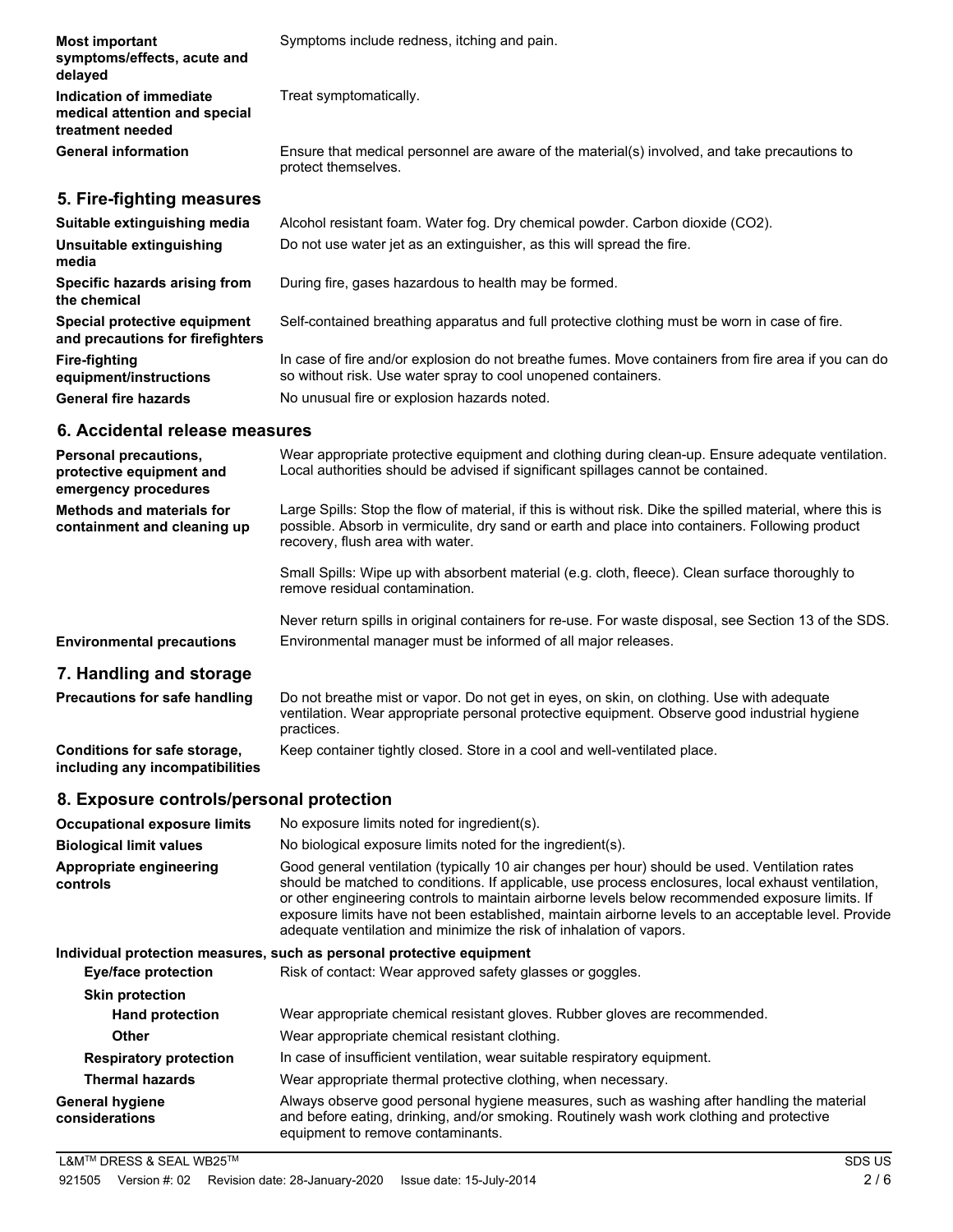# **9. Physical and chemical properties**

| Appearance                                        |                                                                                               |
|---------------------------------------------------|-----------------------------------------------------------------------------------------------|
| <b>Physical state</b>                             | Liquid.                                                                                       |
| Form                                              | Liquid.                                                                                       |
| Color                                             | White                                                                                         |
| Odor                                              | Not available.                                                                                |
| <b>Odor threshold</b>                             | Not available.                                                                                |
| pH                                                | 9                                                                                             |
| Melting point/freezing point                      | Not available.                                                                                |
| Initial boiling point and boiling<br>range        | 212 °F (100 °C)                                                                               |
| <b>Flash point</b>                                | Not available.                                                                                |
| <b>Evaporation rate</b>                           | Not available.                                                                                |
| Flammability (solid, gas)                         | Not applicable.                                                                               |
| Upper/lower flammability or explosive limits      |                                                                                               |
| <b>Flammability limit - lower</b><br>(%)          | Not available.                                                                                |
| <b>Flammability limit - upper</b><br>(%)          | Not available.                                                                                |
| Vapor pressure                                    | Not available.                                                                                |
| <b>Vapor density</b>                              | Not available.                                                                                |
| <b>Relative density</b>                           | 1.01                                                                                          |
| Solubility(ies)                                   |                                                                                               |
| <b>Solubility (water)</b>                         | Soluble in water.                                                                             |
| <b>Partition coefficient</b><br>(n-octanol/water) | Not available.                                                                                |
| <b>Auto-ignition temperature</b>                  | Not available.                                                                                |
| <b>Decomposition temperature</b>                  | Not available.                                                                                |
| <b>Viscosity</b>                                  | Not available.                                                                                |
| 10. Stability and reactivity                      |                                                                                               |
| <b>Reactivity</b>                                 | The product is stable and non-reactive under normal conditions of use, storage and transport. |
| <b>Chemical stability</b>                         | Material is stable under normal conditions.                                                   |
| <b>Possibility of hazardous</b><br>reactions      | Will not occur.                                                                               |
| <b>Conditions to avoid</b>                        | Heat, flames and sparks.                                                                      |
| Incompatible materials                            | Oxidizing agents.                                                                             |
| <b>Hazardous decomposition</b><br>products        | Carbon dioxide (CO2). Carbon monoxide.                                                        |
| 11. Toxicological information                     |                                                                                               |
| Information on likely routes of exposure          |                                                                                               |

| Ingestion                                                                          | May cause discomfort if swallowed.                                          |
|------------------------------------------------------------------------------------|-----------------------------------------------------------------------------|
| <b>Inhalation</b>                                                                  | In high concentrations, vapors may be irritating to the respiratory system. |
| <b>Skin contact</b>                                                                | May cause skin irritation.                                                  |
| Eye contact                                                                        | May cause eye irritation.                                                   |
| Symptoms related to the<br>physical, chemical and<br>toxicological characteristics | Symptoms include redness, itching and pain.                                 |
| Information on toxicological effects                                               |                                                                             |
| <b>Acute toxicity</b>                                                              | May cause discomfort if swallowed.                                          |
| <b>Skin corrosion/irritation</b>                                                   | May cause skin irritation on prolonged or repeated contact.                 |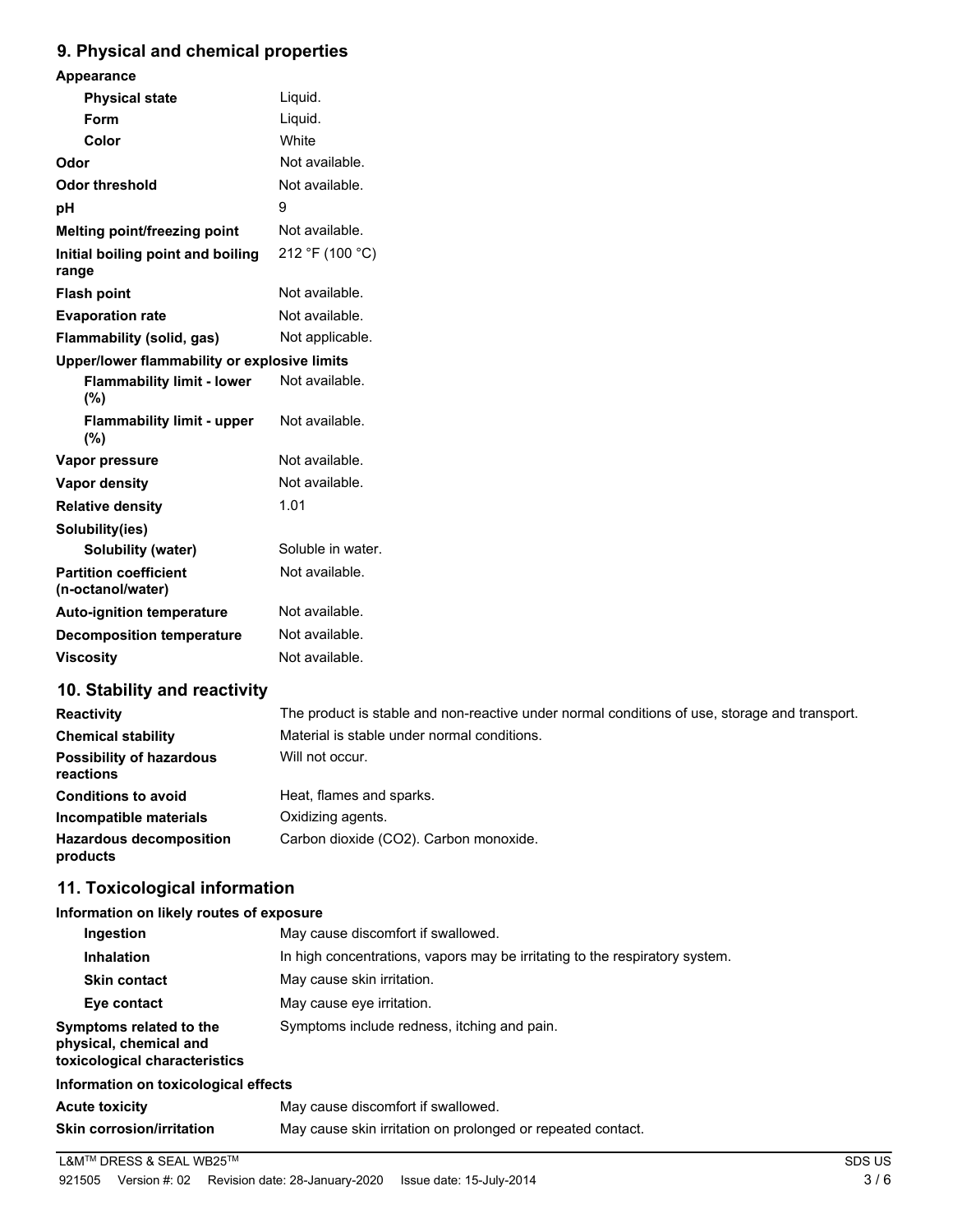| Serious eye damage/eye<br>irritation                                          |                                                                                                                                                                                             | May cause eye irritation on direct contact.            |                                                                                                                                                                                                       |
|-------------------------------------------------------------------------------|---------------------------------------------------------------------------------------------------------------------------------------------------------------------------------------------|--------------------------------------------------------|-------------------------------------------------------------------------------------------------------------------------------------------------------------------------------------------------------|
| Respiratory or skin sensitization                                             |                                                                                                                                                                                             |                                                        |                                                                                                                                                                                                       |
| <b>Respiratory sensitization</b>                                              | No data available.                                                                                                                                                                          |                                                        |                                                                                                                                                                                                       |
| <b>Skin sensitization</b>                                                     | Not a skin sensitizer.                                                                                                                                                                      |                                                        |                                                                                                                                                                                                       |
| Germ cell mutagenicity                                                        | No data available.                                                                                                                                                                          |                                                        |                                                                                                                                                                                                       |
| Carcinogenicity                                                               | Not classifiable as to carcinogenicity to humans.                                                                                                                                           |                                                        |                                                                                                                                                                                                       |
| OSHA Specifically Regulated Substances (29 CFR 1910.1001-1050)<br>Not listed. |                                                                                                                                                                                             |                                                        |                                                                                                                                                                                                       |
| <b>Reproductive toxicity</b>                                                  | No data available.                                                                                                                                                                          |                                                        |                                                                                                                                                                                                       |
| Specific target organ toxicity -<br>single exposure                           | No data available.                                                                                                                                                                          |                                                        |                                                                                                                                                                                                       |
| Specific target organ toxicity -<br>repeated exposure                         | No data available.                                                                                                                                                                          |                                                        |                                                                                                                                                                                                       |
| <b>Aspiration hazard</b>                                                      | Not classified.                                                                                                                                                                             |                                                        |                                                                                                                                                                                                       |
| <b>Chronic effects</b>                                                        | No data available.                                                                                                                                                                          |                                                        |                                                                                                                                                                                                       |
| 12. Ecological information                                                    |                                                                                                                                                                                             |                                                        |                                                                                                                                                                                                       |
| <b>Ecotoxicity</b>                                                            |                                                                                                                                                                                             |                                                        | The product is not classified as environmentally hazardous. However, this does not exclude the<br>possibility that large or frequent spills can have a harmful or damaging effect on the environment. |
| <b>Components</b>                                                             |                                                                                                                                                                                             | <b>Species</b>                                         | <b>Test Results</b>                                                                                                                                                                                   |
| 2,2,4-trimethyl-1,3-pentanediol Isobutyrate (CAS 25265-77-4)                  |                                                                                                                                                                                             |                                                        |                                                                                                                                                                                                       |
| <b>Aquatic</b>                                                                |                                                                                                                                                                                             |                                                        |                                                                                                                                                                                                       |
| Acute                                                                         |                                                                                                                                                                                             |                                                        |                                                                                                                                                                                                       |
| Fish                                                                          | LC50                                                                                                                                                                                        | Pimephales promelas                                    | 33 mg/l, 96 hours                                                                                                                                                                                     |
| Persistence and degradability                                                 | No data available.                                                                                                                                                                          |                                                        |                                                                                                                                                                                                       |
| <b>Bioaccumulative potential</b>                                              | No data available.                                                                                                                                                                          |                                                        |                                                                                                                                                                                                       |
| <b>Mobility in soil</b>                                                       | No data available.                                                                                                                                                                          |                                                        |                                                                                                                                                                                                       |
| <b>Mobility in general</b>                                                    | The product is soluble in water.                                                                                                                                                            |                                                        |                                                                                                                                                                                                       |
| <b>Other adverse effects</b>                                                  | No data available.                                                                                                                                                                          |                                                        |                                                                                                                                                                                                       |
| 13. Disposal considerations                                                   |                                                                                                                                                                                             |                                                        |                                                                                                                                                                                                       |
| <b>Disposal instructions</b>                                                  | Collect and reclaim or dispose in sealed containers at licensed waste disposal site. Dispose of<br>contents/container in accordance with local/regional/national/international regulations. |                                                        |                                                                                                                                                                                                       |
| Local disposal regulations                                                    |                                                                                                                                                                                             | Dispose in accordance with all applicable regulations. |                                                                                                                                                                                                       |
| Hazardous waste code                                                          | The waste code should be assigned in discussion between the user, the producer and the waste<br>disposal company.                                                                           |                                                        |                                                                                                                                                                                                       |
| Waste from residues / unused<br>products                                      |                                                                                                                                                                                             | Dispose of in accordance with local regulations.       |                                                                                                                                                                                                       |
| <b>Contaminated packaging</b>                                                 | emptied.                                                                                                                                                                                    |                                                        | Empty containers should be taken to an approved waste handling site for recycling or disposal.<br>Since emptied containers may retain product residue, follow label warnings even after container is  |

#### **14. Transport information**

## **DOT**

Not regulated as dangerous goods.

# **IATA**

Not regulated as dangerous goods.

## **IMDG**

Not regulated as dangerous goods.

**Transport in bulk according to** Not applicable. **Annex II of MARPOL 73/78 and the IBC Code**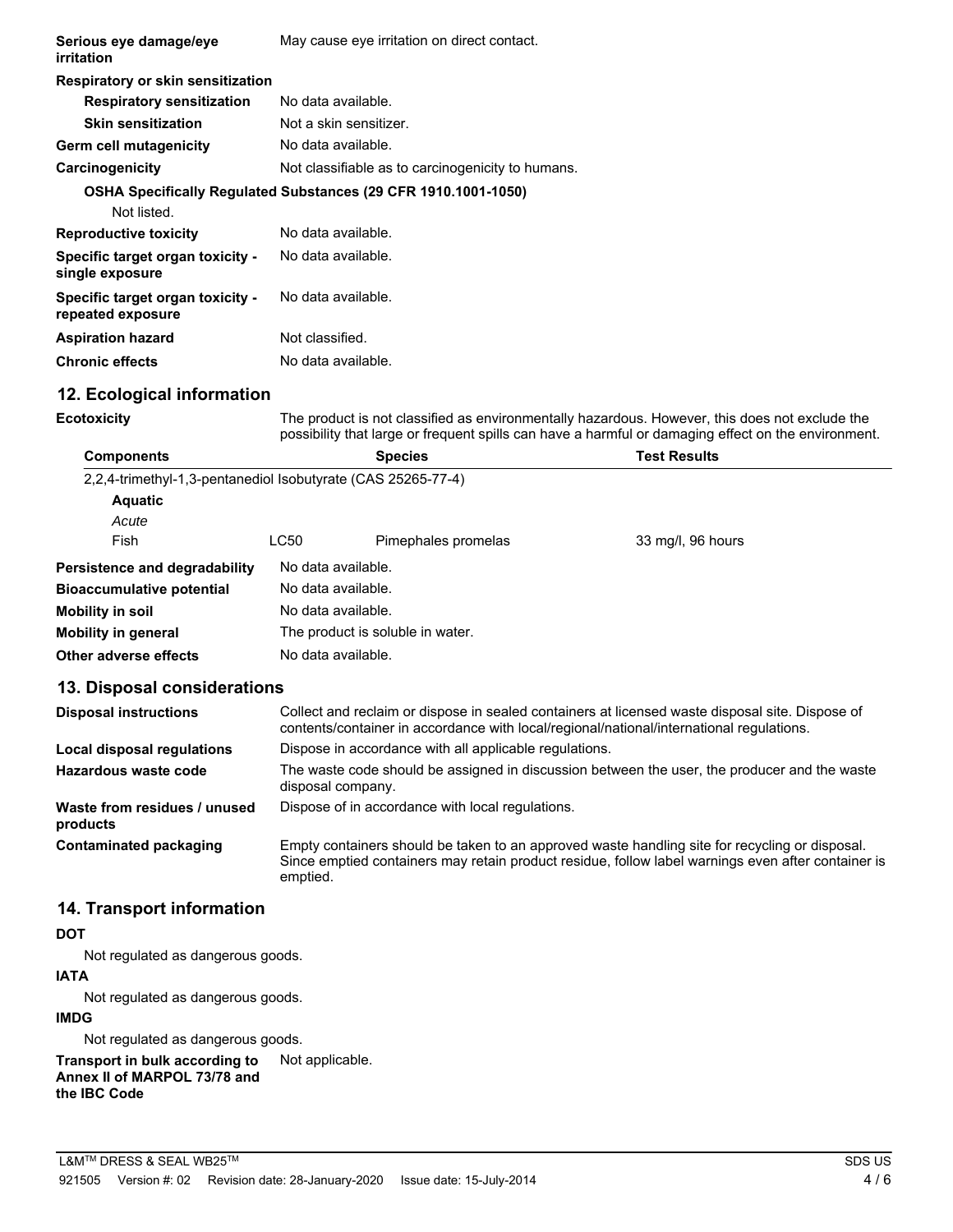## **15. Regulatory information**

| US federal regulations                                               | This product is not known to be a "Hazardous Chemical" as defined by the OSHA Hazard<br>Communication Standard, 29 CFR 1910.1200.      |                        |  |
|----------------------------------------------------------------------|----------------------------------------------------------------------------------------------------------------------------------------|------------------------|--|
|                                                                      | TSCA Section 12(b) Export Notification (40 CFR 707, Subpt. D)                                                                          |                        |  |
| Not regulated.                                                       |                                                                                                                                        |                        |  |
|                                                                      | OSHA Specifically Regulated Substances (29 CFR 1910.1001-1050)                                                                         |                        |  |
| Not listed.<br><b>CERCLA Hazardous Substance List (40 CFR 302.4)</b> |                                                                                                                                        |                        |  |
| Not listed.                                                          |                                                                                                                                        |                        |  |
|                                                                      | Superfund Amendments and Reauthorization Act of 1986 (SARA)                                                                            |                        |  |
| <b>Hazard categories</b>                                             | Immediate Hazard - No                                                                                                                  |                        |  |
|                                                                      | Delayed Hazard - No                                                                                                                    |                        |  |
|                                                                      | Fire Hazard - No                                                                                                                       |                        |  |
|                                                                      | Pressure Hazard - No<br>Reactivity Hazard - No                                                                                         |                        |  |
| <b>SARA 302 Extremely hazardous substance</b>                        |                                                                                                                                        |                        |  |
| Not listed.                                                          |                                                                                                                                        |                        |  |
| SARA 311/312 Hazardous                                               | No                                                                                                                                     |                        |  |
| chemical                                                             |                                                                                                                                        |                        |  |
| SARA 313 (TRI reporting)                                             |                                                                                                                                        |                        |  |
| Not regulated.                                                       |                                                                                                                                        |                        |  |
| <b>Other federal regulations</b>                                     |                                                                                                                                        |                        |  |
|                                                                      | Clean Air Act (CAA) Section 112 Hazardous Air Pollutants (HAPs) List                                                                   |                        |  |
| Not regulated.                                                       |                                                                                                                                        |                        |  |
|                                                                      | Clean Air Act (CAA) Section 112(r) Accidental Release Prevention (40 CFR 68.130)                                                       |                        |  |
| Not regulated.                                                       |                                                                                                                                        |                        |  |
| <b>Safe Drinking Water Act</b><br>(SDWA)                             | Not regulated.                                                                                                                         |                        |  |
| US state regulations                                                 | This product does not contain a chemical known to the State of California to cause cancer birth<br>defects or other reproductive harm. |                        |  |
| US. Massachusetts RTK - Substance List                               |                                                                                                                                        |                        |  |
| Not regulated.                                                       | US. New Jersey Worker and Community Right-to-Know Act                                                                                  |                        |  |
| Not listed.                                                          |                                                                                                                                        |                        |  |
|                                                                      | US. Pennsylvania Worker and Community Right-to-Know Law                                                                                |                        |  |
| Not listed.                                                          |                                                                                                                                        |                        |  |
| <b>US. Rhode Island RTK</b>                                          |                                                                                                                                        |                        |  |
| Not regulated.                                                       |                                                                                                                                        |                        |  |
| US. California Proposition 65                                        |                                                                                                                                        |                        |  |
|                                                                      | US - California Proposition 65 - Carcinogens & Reproductive Toxicity (CRT): Listed substance                                           |                        |  |
| Not listed.                                                          |                                                                                                                                        |                        |  |
| <b>International Inventories</b>                                     |                                                                                                                                        |                        |  |
| Country(s) or region                                                 | Inventory name                                                                                                                         | On inventory (yes/no)* |  |
| Australia                                                            | Australian Inventory of Chemical Substances (AICS)                                                                                     | Yes                    |  |
| Canada                                                               | Domestic Substances List (DSL)                                                                                                         | Yes                    |  |
| Canada                                                               | Non-Domestic Substances List (NDSL)                                                                                                    | No                     |  |
| China                                                                | Inventory of Existing Chemical Substances in China (IECSC)                                                                             | Yes                    |  |
| Europe                                                               | European Inventory of Existing Commercial Chemical<br>Substances (EINECS)                                                              | Yes                    |  |
| Europe                                                               | European List of Notified Chemical Substances (ELINCS)                                                                                 | No                     |  |
| Japan                                                                | Inventory of Existing and New Chemical Substances (ENCS)                                                                               | Yes                    |  |
|                                                                      |                                                                                                                                        |                        |  |

Korea **Existing Chemicals List (ECL) Existing Chemicals List (ECL) Nes** New Zealand New Zealand Inventory **New Zealand Inventory New Zealand Inventory**